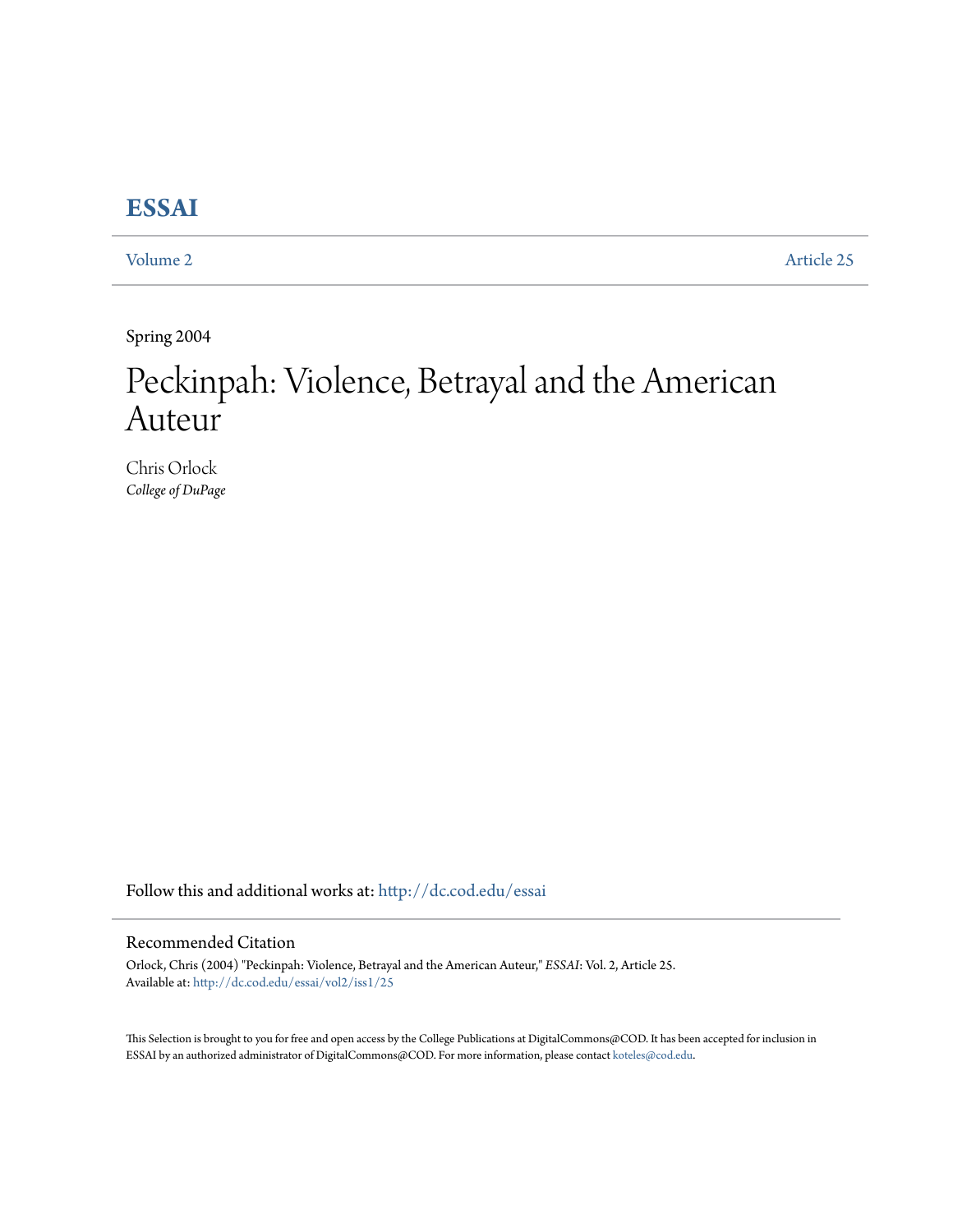Peckinpah: Violence, Betrayal and the American Auteur

#### Chris Orlock

#### (Honors English 154)

The Assignment: Students were asked to select a film director, watch a minimum of three of his/her films, and then write an essay explaining how this filmmaker fit the auteur theory.

f all the American directors who emerged as "auteurs" in the 1960's--a list that includes such filmmakers as Stanley Kubrick (*Dr. Strangelove, 2001, A Clockwork Orange*), Arthur Penn (*The Miracle Worker, Bonnie and Clyde, Little Big Man*), and Mike Nichols (*Who's Afraid of Virginia*  **Coolf?**, *The American directors who emerged as "auteurs" in the 1960's--a list that includes such filmmakers as Stanley Kubrick (<i>Dr. Strangelove, 2001, A Clockwork Orange*), Arthur Penn (*The Miracle Worker, Bonnie and* primarily in mainstream Hollywood genres--Westerns and action-adventure thrillers--he cultivated a personality for outrageous behavior that translated to the screen. He loved to push the envelope of what was considered tasteful and tactful. His battles with producers and the studios are the stuff of Hollywood legend. As David Thomson has observed, Peckinpah "got out of line from sheer, willful resolve, as if certain that self-destruction would be his only peace." (672)*.* And Pauline Kael wrote that "Peckinpah is a great 'personal' filmmaker; he can work as an artist only on his own terms…he can't turn out a routine piece of craftsmanship--he can't use his skills to improve somebody else's conception. That's why he has always had trouble" (112).

As Louis Giannetti defines him, an auteur is a director who stamps his movie with a personal vision, style, and thematic obsession (532). He is like a writer or an artist whose personality is infused in his subject and style. The word "auteur" means "author," and the theory developed by French critics in the 1950's proposed that the film director was that author, even though sometimes hundreds of people are involved in making movies. If we accept the premise that an auteur is the master of his art, then Sam Peckinpah is an auteur. Throughout his films, he struggles with the same issues, questions, and concerns in a fashion that is unique to him alone. We can see his obsessions in three of his most famous films, *The Wild Bunch, Straw Dogs,* and *The Getaway*: violent action that is filmed in a distinctive, almost beautiful way; storylines that hinge on personal betrayal as a motivating factor in establishing conflict; and personal honor as a code to live by. Through Peckinpah's lens, we are shown things many people would just as soon not see: that violence is exhilarating *and* gruesome, that people are capable of the most humiliating betrayals against each other, and that the only way to survive in this world is by sticking to a code of honor regardless of the consequences. (8)

Peckinpah does not try to portray violence in a humorous way, or as exciting, or as anything other than what it really is--frightening and uncompromisingly bloody. Throughout the films *The Wild Bunch*, *Straw Dogs*, and *The Getaway*, Peckinpah tries to deal with the idea of violence in the world. In *The Wild Bunch*, the characters are accustomed to killing--it is their way of life. And it extends to all segments of society in the film; innocent bystanders, women, and children are given no quarter in Peckinpah's world. No one is innocent. In the opening scene of *The Wild Bunch*, children play by throwing scorpions into a pit filled with red ants. This casual torture foreshadows the end of the film. The four survivors of the bunch (Pike, Dutch, and the Gorch brothers) walk into Mapache's town and fight like the scorpions in the red ant pit--they eventually will be taken down, they know, but

The violence in *Straw Dogs* is even worse. The entire film is shot with a low-key lighting, which gives the impression of a cold, stark reality where there will be no bright tomorrow. Unlike *The Wild Bunch* and *The Getaway*, the violence in *Straw Dogs* has very little of the adrenaline rush of exciting action. Everything is closed in and bottled up. The violence simmers under the surface whenever the

they will kill as many of their enemy as they possibly can.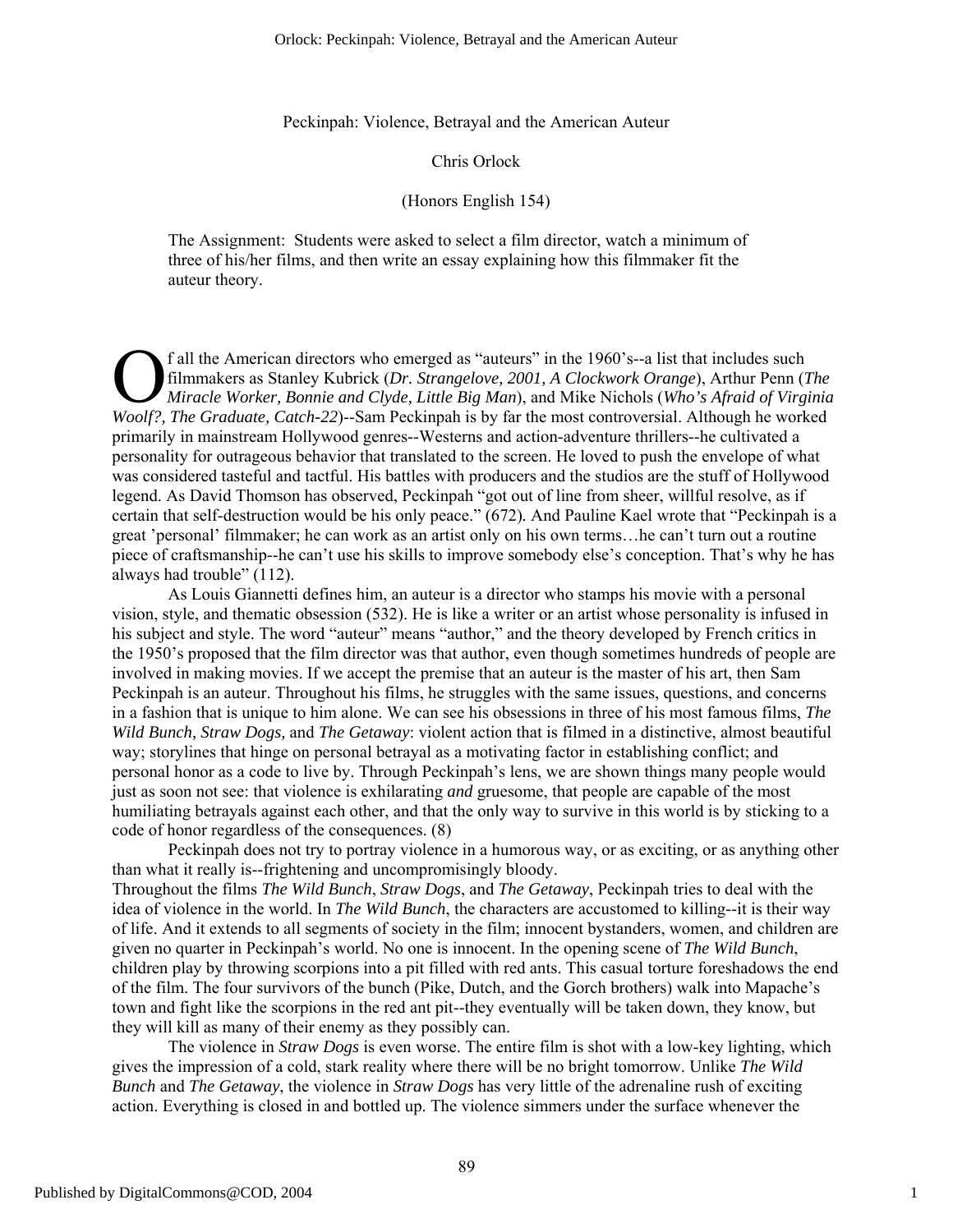townsfolk are shown. Thus, we are given glimpses of long-standing feuds between some families in the town. The opening shots of the film show children teasing a small dog in a graveyard, terrorizing it to entertain themselves. A man slaps his dimwitted brother across the face for flirting with the children. A fight nearly breaks out in the local tavern. All of this makes the viewer uneasy, but it is not until Amy's rape that the most horrible violence rears its head. Once it does, the film descends into an orgy of violent combat. At the end of *Straw Dogs*, a drunken mob of townsmen encircle David Sumner's home and terrorize him and his wife Amy, and attempt to get the town's "Lenny" --the mentally retarded Henry Niles--out of David's protection so they can beat and kill him. David's defense of Henry and the principle that his home is his castle that he won't permit to be violated results in the gory deaths of several of the men in this mob, including one who is nearly decapitated by a bear trap.

*The Getaway* has a more linear plot. The movie portrays the journey of a man, Doc McCoy, and his wife Carol and their attempt to liberate themselves from the law and the past. The violence that occurs in the film is rooted in the story of a bank robbery and a double-cross, and although it is graphic and filmed in Peckinpah's trademark style of slow motion and multiple camera angles, it seems to lack the personal animosity that made *Straw Dogs* so disturbing, except for the character of Rudy. He kidnaps a man and woman and forces the husband to watch while he and the wife have sex. Eventually, this cruelty causes the man to hang himself in a hotel toilet without even a tear from his wife at the loss. Another interesting part of the violence in the movie is that much of it is directed toward cars. It is almost as if the cars take on the personalities of the people who drive them--instead of shooting the police, Doc shoots up the police car. It almost seems as if Peckinpah is tweaking his own reputation, in an "act of self-parody," according to Pauline Kael (112).

Another of Peckinpah's auteur characteristics is that of personal betrayal as an element of the plot. In *The Wild Bunch*, the two characters Pike Bishop and Deke Thornton deal with the effects of betraying people. Deke betrays the gang when he gives his word to bring them to justice in an attempt to free himself from prison. Pike, on the other hand, leaves men behind throughout the film and begins to hate himself for it. This self-loathing builds up until he is standing in the presence of a young Mexican whore and her child, and he realizes that if he continues to run he will lose his self respect. "When you side with a man you stay with him, and if you can't do that you're like some kind of animal," he lectures members of his gang. But these are hollow words. He understands that he has left too many people behind trying to save his own skin and getting the next big score. Crazy Lee, Old Sikes, Thornton--he has failed all of them and he knows that if he doesn't go back for Angel he is just as finished as if he does go after Angel (Seydor 169). The only difference is that if he tries to rescue Angel he dies a man, and not as some coward who could not keep his word.

*Straw Dogs* also deals with the issue of personal betrayal on several levels. The most glaring betrayal is that of Amy to David. Right before she is raped, she willingly gives herself over to Charlie, betraying her marriage vow to David. At the end of the movie, when she refuses to help David protect Niles, she betrays their friendship. David betrays himself as well. Throughout the entire movie he is prim and proper, the ideal civilized scholar. However, as soon as he is pushed enough, he sheds that air of civilized intellectualism and becomes something of a wild animal. He betrays his wife, Amy, as well. He refuses to acknowledge the lewd comments and looks that the men give to her. Perhaps if he had stood up for her, she would not have been raped and they would not have attacked his house.

 In *The Getaway*, pretty much every character attempts to, and sometimes succeeds in, doublecrossing or betraying everyone else. Jack Banyon, the crooked politician who set up the bank robbery, tries to use Doc's wife against him in order to get all the money as well as the woman. Rudy tries to double-cross Doc and steal the looted money before they even meet with Jack Banyon. Carol betrays Doc by sleeping with Jack Banyon in order to secure Doc a ticket out of prison. Even at the end of the film, an old friend of Doc's betrays him by informing both Rudy and Jack Banyon's men what room he and Carol are in. All this betrayal is more or less a commentary on how greed sways most people, how bonds can be bought, but just as easily broken.

The most interesting positive theme in Peckinpah's films is the idea of honor as a man's word. In *The Wild Bunch*, Bishop and Thornton believe that a man's word is more binding than the law. When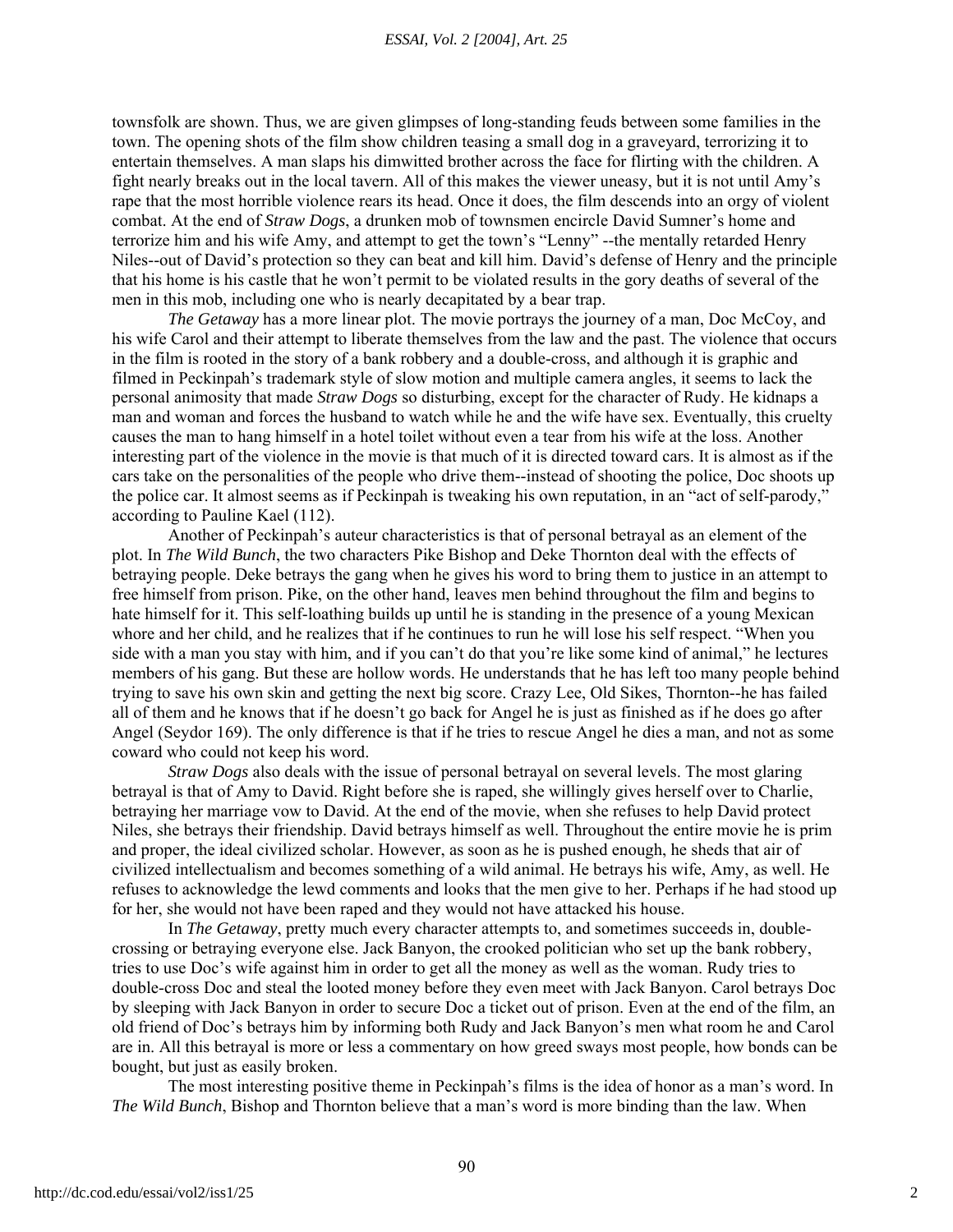Thornton gives his word to bring Bishop and the others of the bunch to justice, he doesn't pretend to like it but will do it nonetheless. After all, a man's word is all that he has. Thornton says on several occasions how he wishes he could just ditch the idiots he is riding with and join up with the bunch, but he gave his word and must see it through until the end. This idea of a man's word as a code to live by is missed by many of the other characters in the film; they believe that a man's word only matters depending on whom it is given to. Pike and Deke, however, realize that if there are compromises in that code of honor, a man loses his sense of himself, perhaps the only thing that makes his life worthwhile.

*Straw Dogs* deals with the idea of a man's word as well. This does not really come into play until the end of the film when the townsmen are harassing David. He gives his word that Niles will not be harmed until the police and the doctor arrive. He finally draws the line and stands up for what he believes in. Amy pleads with him before all the violence happens to just give Niles over to the mob. He says no. He is defending his house and he will protect it. He gives his word on that, yet to Amy it doesn't mean anything--just silly pride. But to David it is something much more. David is trying to finally be a man, someone he can be proud of, someone who will not be pushed around anymore. He realizes that if he gives up Niles to the mob, he will not be able to stand up for himself ever again. In a literary sense, David begins to take on the qualities of an Atticus Finch. However, when he resorts to violence, he loses his civility and sacrifices his own idealism. As Peckinpah noted in an interview following release of the film, "There's a point in the middle of the siege when David almost throws up, he's so sick...He's just used a poker to kill a man who's tried to kill him…he doesn't care at that moment whether he lives or dies" (qtd. in Prince 187).

Carter "Doc" McCoy is the character whose word is his law. He is the "Thornton" of *The Getaway* because he follows his code regardless of whether following it is easy. Immediately after pulling the bank heist, when his wife, Carol, offers the option of running off with all the money and cutting Jack Banyon out of his cut, Doc scoffs and says that a man must follow through with what he says. After all, if a man doesn't have his word, he doesn't have anything. Doc's unwillingness to call his and Carol's marriage quits shows how he is a man who sticks to his word. Although times may be tough, it gives no excuse to cop out when hard times show up. Even at the end of the film, Peckinpah introduces an old scavenger (Slim Pickins) who sells his beat-up truck to the pair so they can escape into Mexico, and remarks on how it is nice to see a young couple stick it through when others would just bail.

Throughout his films, Peckinpah shows a unique approach to filmmaking that is all his own. He possessed an ability to use the conventions of the Western genre and action films--violence, betrayal, and honor--in a way that is both moving and disturbing. Although eccentric and ultimately self-destructive, Peckinpah must be considered an auteur--to call him less cheapens his cinematic genius and his accomplishments. As Paul Seydor states it: "Nobody has recognized anything in Peckinpah's work that wasn't transformed into something authentically his own by the time it got there; and like them or hate them, no one mistakes his films for anybody else's" (368).

#### Works Cited

- Kael, Pauline. "Notes on the Nihilist Poetry of Sam Peckinpah." *When the Lights Go Down.* New York: Holt, Rinehart and Winston, 1980.
- Prince, Stephen. *Savage Cinema*. Austin: University of Texas Press, 1998.

*Getaway, The*. Dir. Sam Peckinpah. 1972. Laserdisc. Warner Bros. Home Video, 1995.

Giannetti, Louis. *Understanding Movies*. New Jersey: Prentice Hall, 2002.

Seydor, Paul. *Peckinpah: The Western Films--A Reconsideration*. Chicago: University of Illinois Press, 1980.